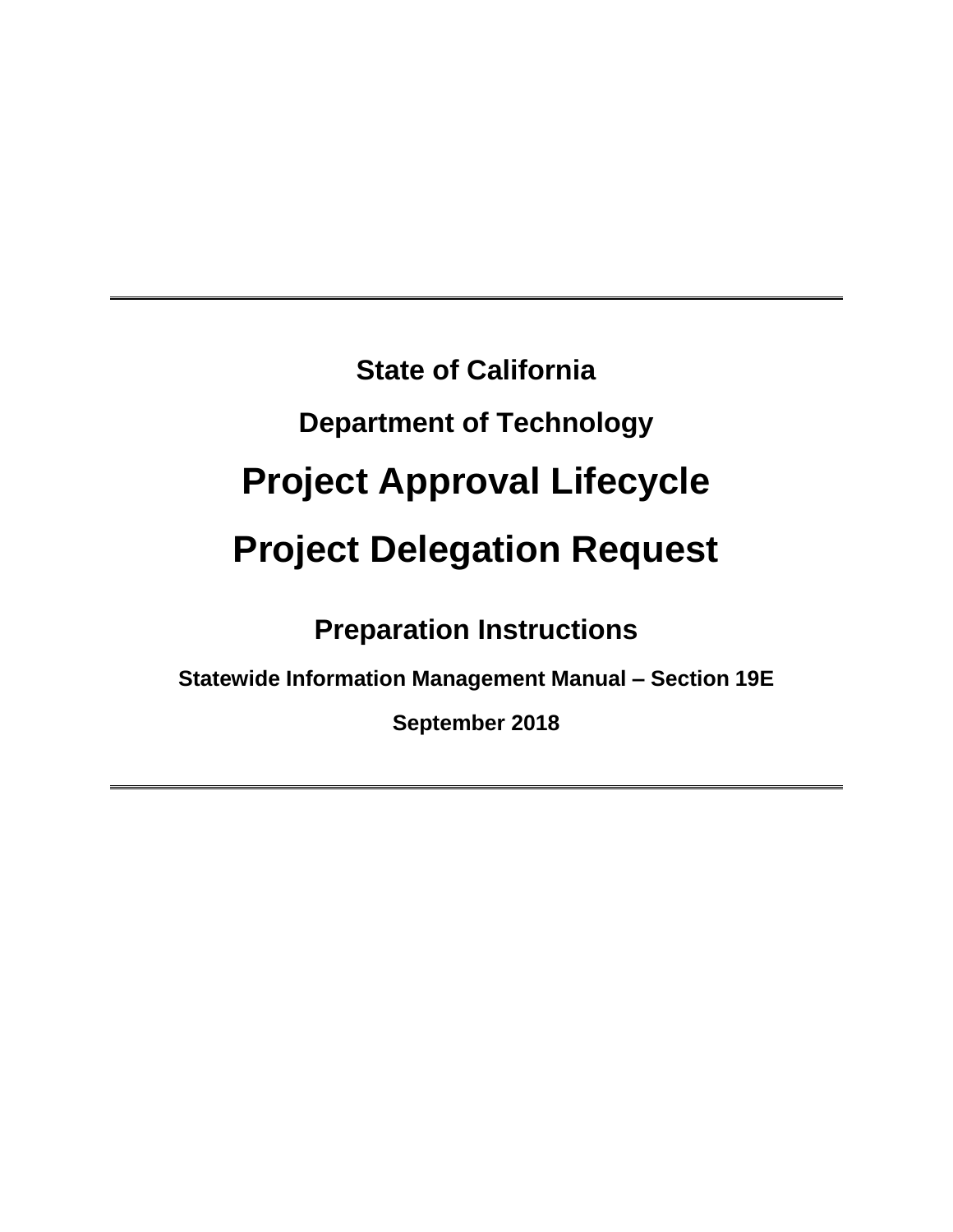# **Table of Contents**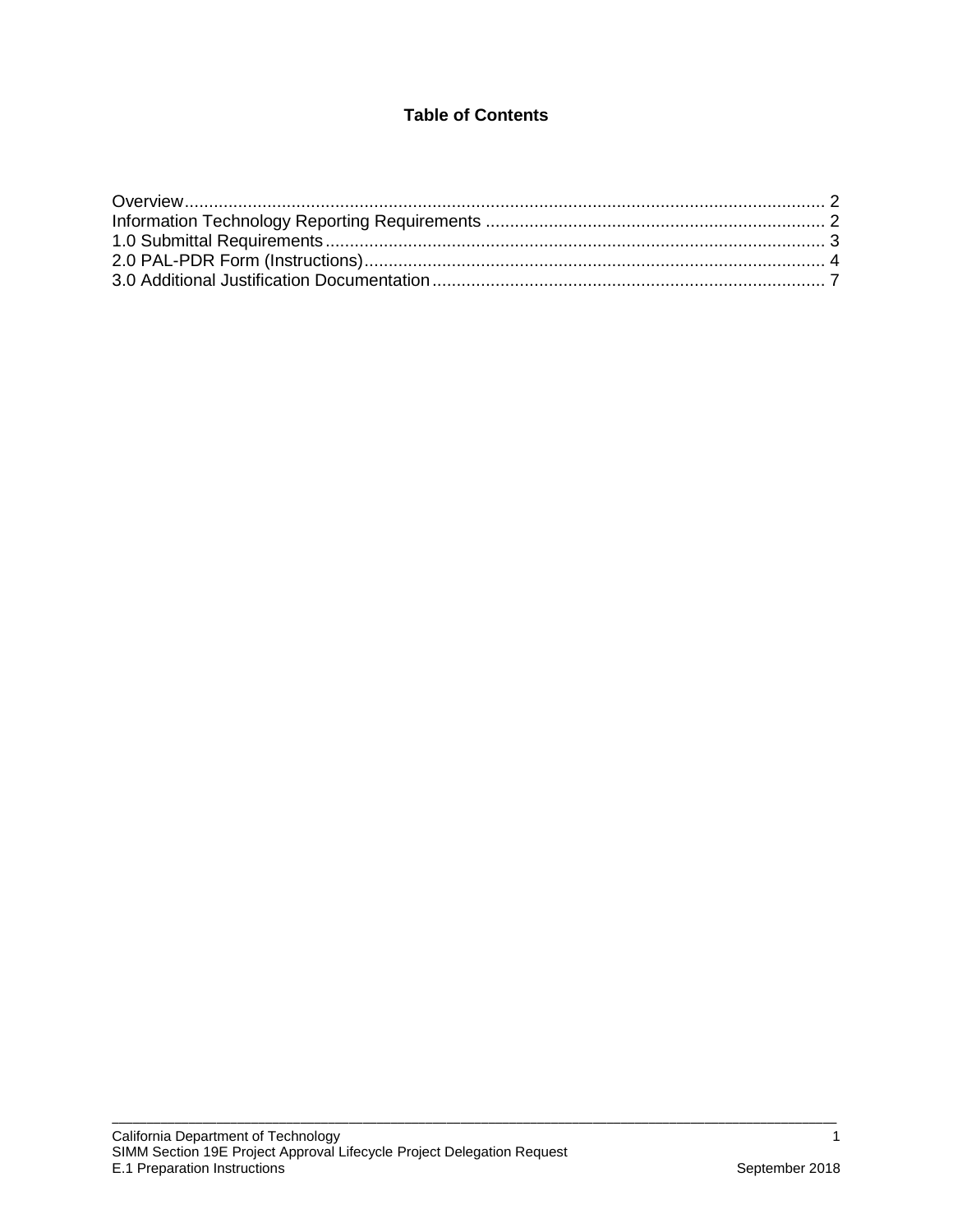#### **INTRODUCTION TO THE PROJECT APPROVAL LIFECYCLE PROJECT DELEGATION REQUEST**

#### <span id="page-2-0"></span>**Overview**

The Project Approval Lifecycle (PAL) is divided into various stages, separated by gates. Each stage consists of a set of prescribed, cross-functional, and parallel activities to develop deliverables used as the inputs for the next gate. The gates provide a series of "go/no go" decision points that request only the necessary and known information needed to make sound decisions for that particular point in time. The four stages, which document the business analysis, alternatives analysis, procurement analysis and solution analysis, must be approved by the California Department of Technology (CDT) prior to the encumbrance or expenditure of funds, including the use of staff resources, on any IT project beyond the PAL.

These instructions describe how an Agency/state entity may request an exemption from reporting the results of three stages of the PAL (Stage 2 Alternatives Analysis, Stage 3 Solution Development and Stage 4 Project Readiness and Approval) to the CDT. Each Agency/state entity's request for exemption will be evaluated on a case-by-case basis. Exempting an Agency/state entity from reporting to the CDT does not eliminate the requirement to prepare the Stage/Gate deliverables. The requirements for PAL Project Delegation Requests (PAL-PDRs), including the circumstances in which Stage/Gate deliverables must be approved by the CDT, are described in policy contained in State Administrative Manual (SAM) Sections 4819.37 and 4819.38.

A prerequisite to submitting a PAL-PDR is that the proposal must have an approved Stage 1 Business Analysis (S1BA) and the Agency/state entity must have an acceptable Technology Recovery Plan and an Agency Information Management Strategy approved by the CDT. Agencies/state entities must provide sufficient information in the PAL-PDR and any necessary supporting documentation for the CDT to evaluate the business and fiscal factors associated with the proposal. The documentation provided must enable the CDT to understand and concur with the relative need for, cost of, and benefits to be derived from the proposed IT investment. Specifically, the information must establish that the Agency/state entity has the capability and capacity to successfully approve, plan, and execute the project under its own authority.

# <span id="page-2-1"></span>**Information Technology Reporting Requirements**

Projects that meet the following criteria are generally reportable to the CDT and require the approval of a PAL-PDR in order for approval authority to be delegated to the Agency/state entity:

- A budget action is required to fund all or part of the IT expenditure.
- The total development cost is above the cost threshold established by the CDT.
- The new system development or acquisition is specifically required by legislative mandate or is subject to specific legislative review, as specified in Budget Act control language or other legislation.
- A significant change in State policy draws into question the assumptions underlying the project.
- Any conditions occur that require reporting to the CDT, as previously imposed by the CDT.

If delegated, the following individuals must approve the Stage/Gate deliverables in lieu of the CDT's approvals: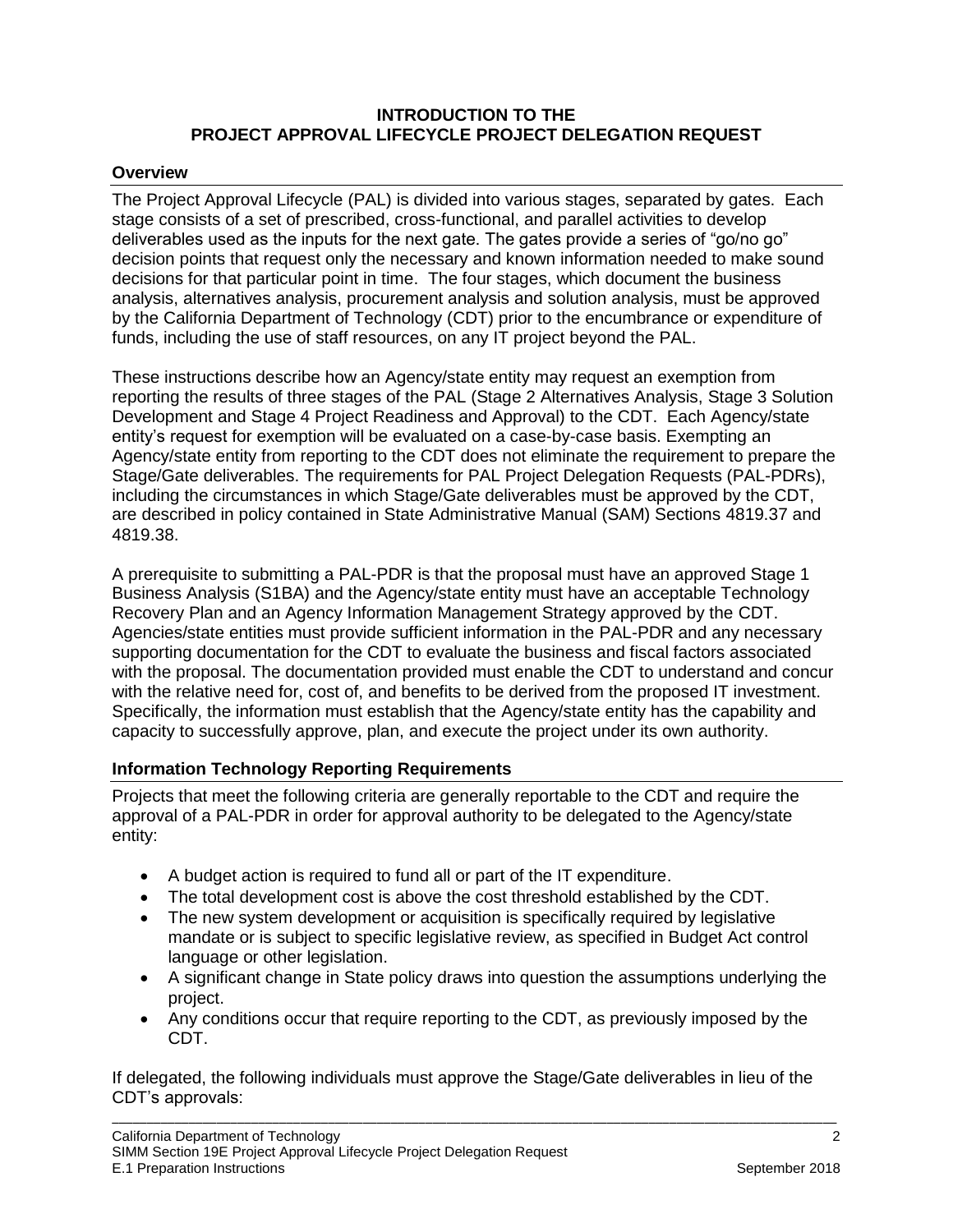- Agency Secretary, if the state entity reports to an Agency Secretary
- Agency Information Officer (AIO)
- State Entity's Director or designee (other than the CIO or Budget Officer)
- State Entity's Budget Officer
- State Entity's Information Security Officer (ISO)
- State Entity's Chief Information Officer (CIO)
- State Entity's Enterprise Architect (EA)

The Agency/state entity is responsible for maintaining the PAL's Stage/Gate deliverables to support the Agency/state entity's decisions relative to the project initiative. Documentation in support of internally approved project initiatives should be commensurate with the nature, scope, complexity, risk, and expected cost of the project initiative.

Each request for reporting exemption must be documented using the PAL-PDR as defined in these instructions. Each Agency/state entity must transmit its PAL-PDR to the CDT, after its governing Agency's approval.

The CDT will review each request placing emphasis on the following elements of the project initiative:

- 1) The current business process which is the subject of this project initiative.
- 2) The problem or opportunity prompting this request.
- 3) The business objectives which will solve the problem or realize the opportunity.
- 4) The probable benefits including the programmatic benefits to be achieved by meeting the objectives (tangible and intangible), revenue generation, savings, and cost avoidances.
- 5) The current operations cost of any existing system or program that this project initiative will replace or modify to support programmatic functions.
- 6) The proposed total project cost (one-time costs) and what these costs represent (i.e., personnel, hardware, software, interagency agreements, contracts, etc.).
- 7) The estimated time required to complete the development/implementation effort in days, months, or years.
- 8) The estimated annual cost of operations as defined in the Financial Analysis Worksheet Preparation Instructions.
- 9) Each funding source and the amount of funds anticipated to be allocated for this proposed project.

If the PAL-PDR is not granted, the Agency/state entity must submit the S2AA and remaining Stage/Gate deliverables to the CDT for approval prior to initiating the project.

Each Agency/state entity must formally submit an electronic copy of its PAL-PDR to the CDT per the instructions in SIMM Section 05A.

# <span id="page-3-0"></span>**1.0 Submittal Requirements**

All IT proposals for which a PAL-PDR is requested must be submitted using the "Project Approval Executive Transmittal" form as detailed in the following instructions.

The Project Approval Executive Transmittal Form, located in SIMM Section 19G, will be used to satisfy the transmittal requirements for the PAL-PDR.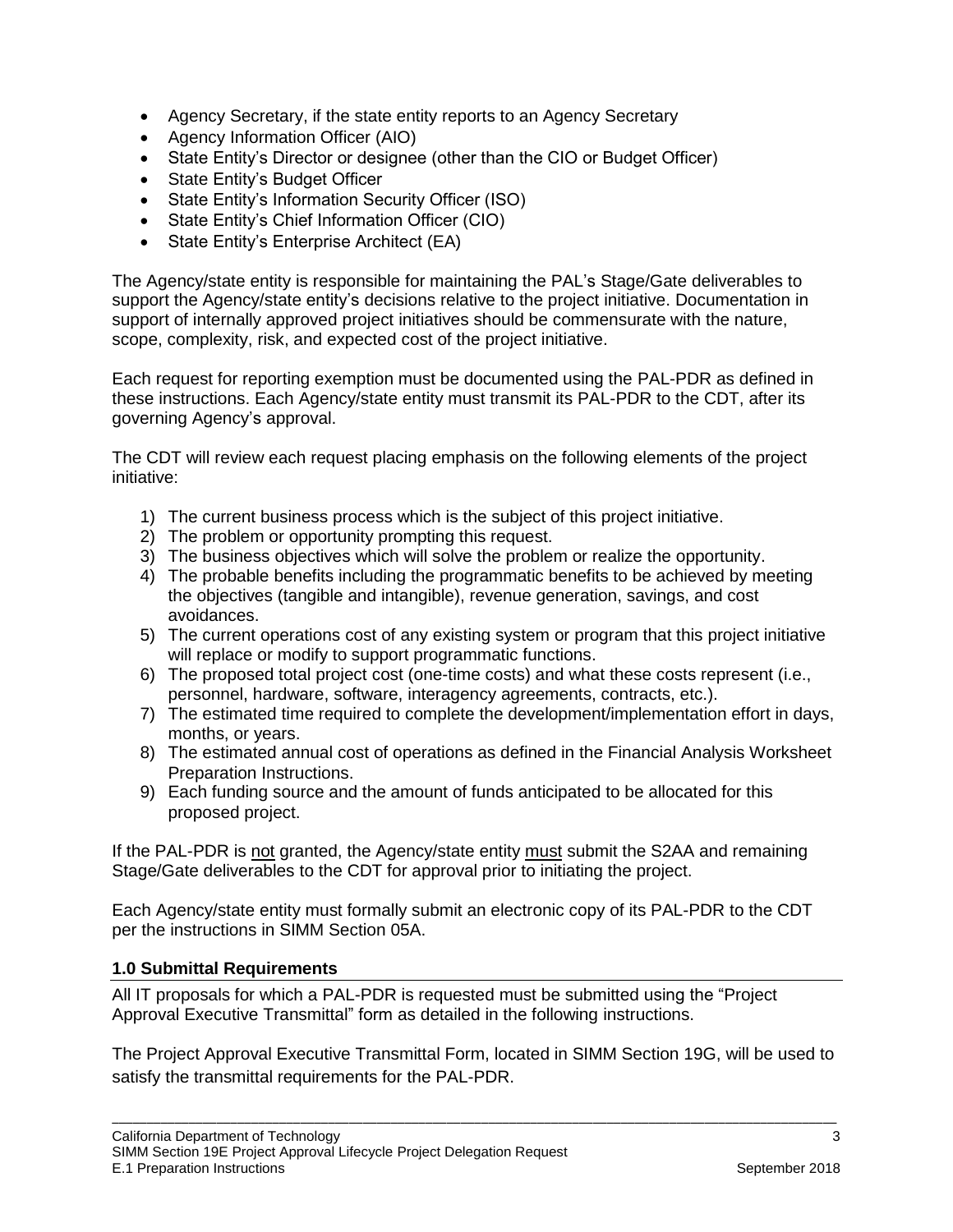- $\checkmark$  State entities are required to sign and submit the Project Approval Executive Transmittal to their governing Agency for approval.
- $\checkmark$  Agencies are required to sign and submit the Project Approval Executive Transmittal to the CDT.

**Exception –** State entities that are not governed by Agencies can sign and submit the Project Approval Executive Transmittal directly to the CDT.

*State entity: Includes every state office, officer, department, division, bureau, board, and commission, including Constitutional Officers. "State entity" does not include the University of California, California State University, the State Compensation Insurance Fund, the Legislature, or the Legislative Data Center in the Legislative Counsel Bureau.* 

# **Project Approval Executive Transmittal**

The Transmittal template (available in SIMM Section 19G) contains the approving Agency/State entity executive signatures, with the following components:

- 1. **State Entity Name:** Enter the name of the state entity that prepared the PAL-PDR. Designate one state entity as owner if multiple state entities have a role in the proposal.
- 2. **Agency Name**: Enter the name of the Agency that prepared the PAL-PDR. Designate one Agency as owner if multiple Agencies have a role in the proposal. This field is not required for state entities not governed by an Agency.
- 3. **Name of Proposal:** Enter the proposal name as determined by the Agency/state entity in the approved S1BA.
- 4. **Department of Technology Project Number**: Enter the project number assigned by the CDT during the S1BA.
- 5. **Submission Deliverable**: Select the Stage/Gate deliverable(s), as applicable.
- 6. **Approval Signatures:** The Agency/state entity executive approval signatures are required, documenting commitment and involvement at the Agency/state entity level. The required signatures include those of the Information Security Officer, Enterprise Architect, Chief Information Officer, Budget Officer, State Entity Director, Agency Information Officer and the Agency Secretary.

# <span id="page-4-0"></span>**2.0 PAL-PDR Form (Instructions)**

- 1. **Submission Date**: The date the PAL-PDR is submitted to the CDT.
- 2. **Submitting Agency/State Entity**: Enter the name of the Agency/state entity that prepared the PAL-PDR and is responsible for the proposal described in the PAL-PDR. Designate one Agency as owner if multiple Agencies have a role in the proposal.
- 3. **Reporting Agency**: Enter the name of the Reporting Agency for the state entity, if any.
- 4. **Proposal Name**: Enter the official name of the proposal as documented in the approved S1BA.
- 5. **Department of Technology Project Number:** Enter the project number assigned by the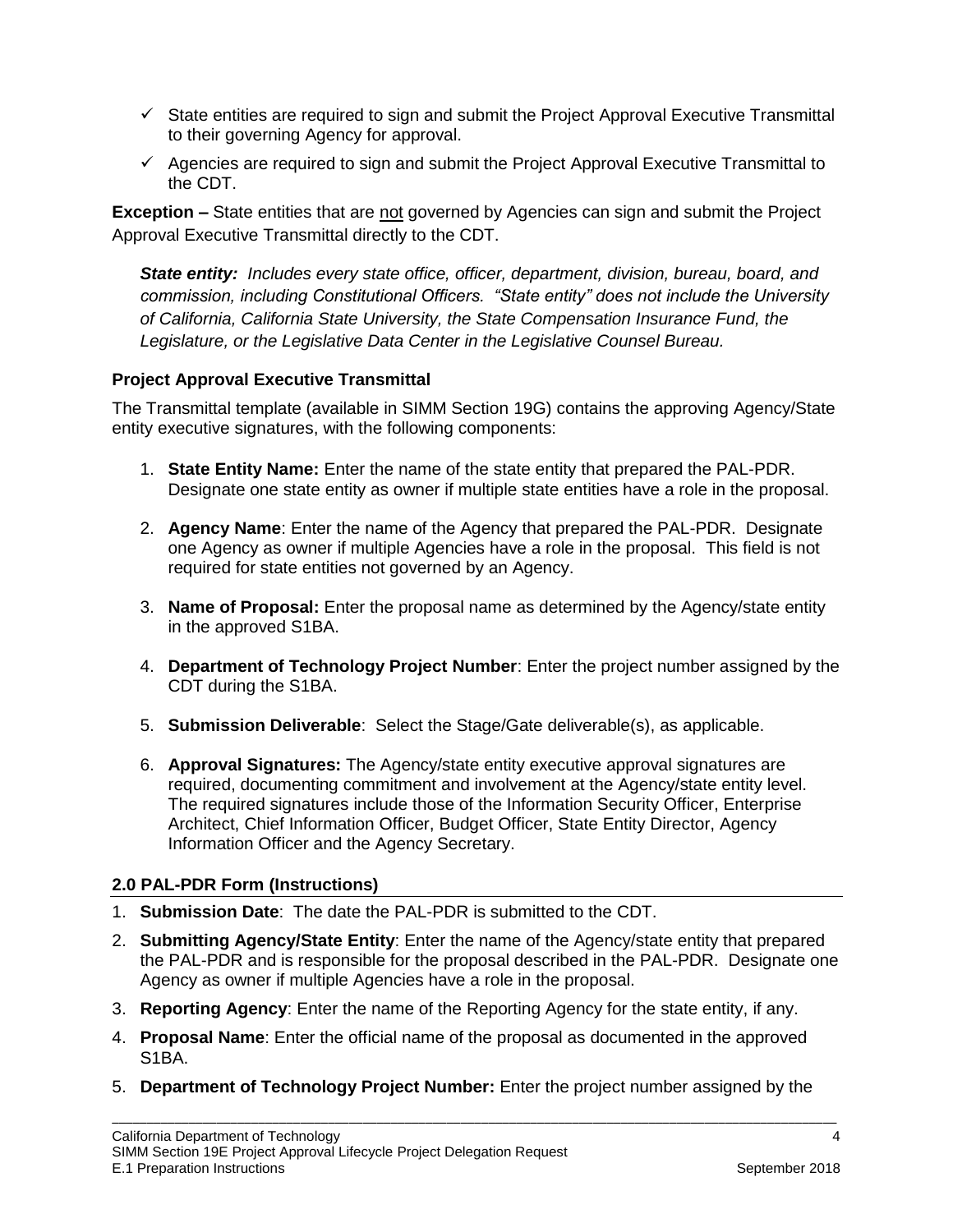CDT from the approved S1BA.

- 6. **Contact Information**: Enter the name, phone number, and email address of the primary contact for the PAL-PDR.
- 7. **Attach a copy of the approved S1BA to the back of the PAL-PDR.** If any updates have been made post-approval, identify the changes per SIMM Section 19A.1 instructions.
- 8. **Justification for Exemption**: Provide a concise statement explaining the reason an exemption from reporting is being requested. This justification should elaborate on the Agency/state entity's ability to successfully plan and execute this proposed project within the Agency/state entity's authority.
- 9. **General Description of the Proposed Project**: Provide a concise statement summarizing the initiative. This item should consist of a concise, non-technical, management-oriented description of the proposed project.
- 10. **Procurement Strategy**: Provide a concise description of the planned procurement strategy for this proposed project.
- 11. **Implementation Approach**: In the checkboxes provided, identify the approach(es) to be used to implement the alternative.
	- Identify the type of existing IT system enhancement or new system proposed using the following options (check all that apply):
		- **Enhance the current system**
		- **Develop a new custom solution**
		- **Purchase a Commercial-off-the-Shelf system (COTS)**
		- Purchase or obtain a system from another government agency (Transfer)
		- **Subscribe to a Software as a Service (SaaS) System**
		- Other, specify in the space provided
	- Identify cloud services to be leveraged using the following options (check all that apply):
		- **Software as a Service (SaaS) provided by OTech**
		- **Software as a Service (SaaS) provided by commercial vendor**
		- **Platform as a Service (PaaS) provided by OTech**
		- **Platform as a Service (PaaS) provided by commercial vendor**
		- **Infrastructure as a Service (IaaS) provided by OTech**
		- **Infrastructure as a Service (IaaS) provided by commercial vendor**
		- No cloud services will be leveraged by this alternative. Provide a description of why cloud services are not being leveraged in the space provided.
	- Identify who will modify the existing system or create the new system using the following options (check all that apply):
		- Agency/state entity IT staff
		- A vendor will be contracted
		- Agency/state entity will perform a business/solutions-based procurement to have vendors propose a solution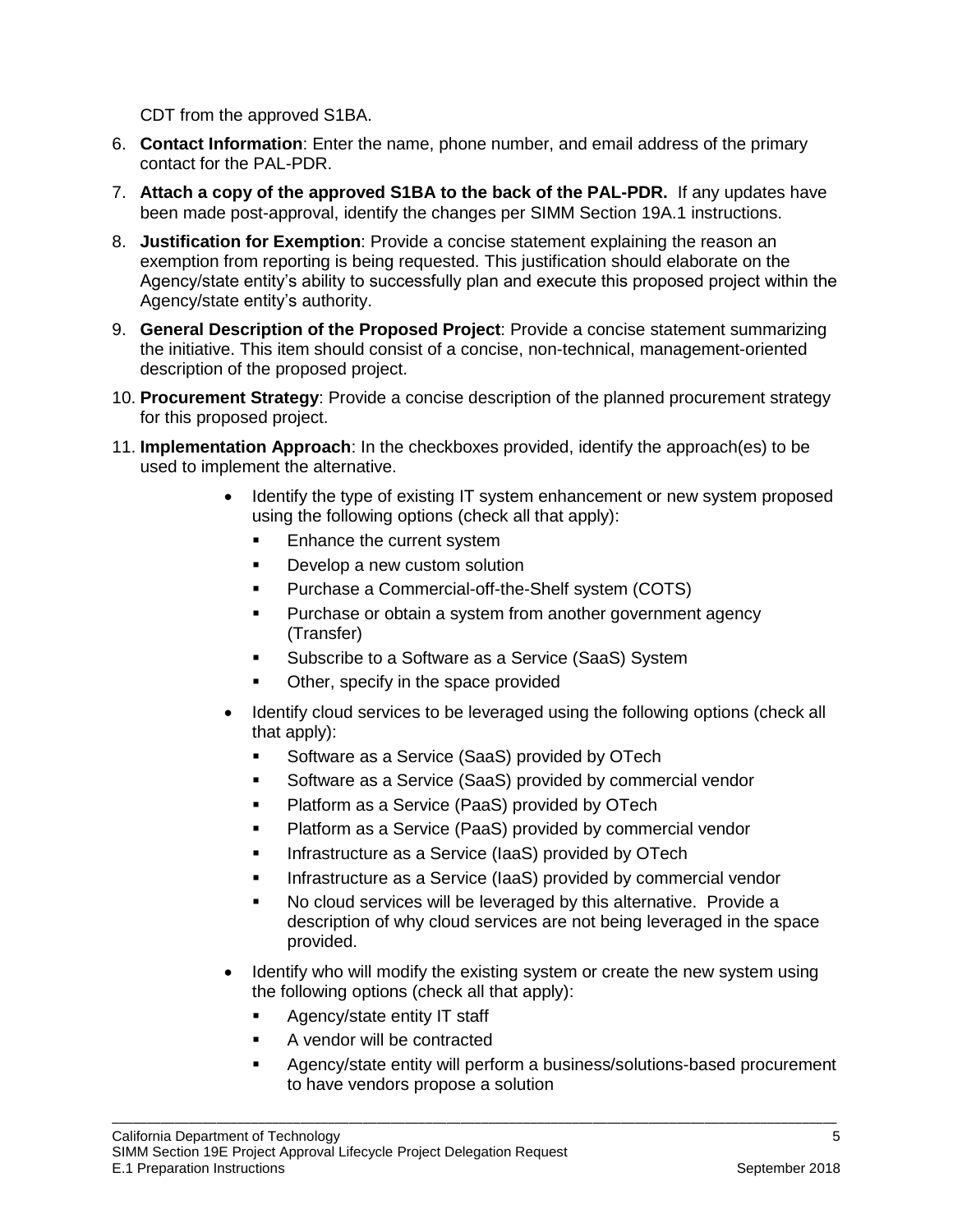- **Inter-agency agreement will be established with another governmental** agency. Specify Agency name(s).
- Other, specify in the space provided
- Identify the implementation strategy using the following options:
	- All requirements will be addressed in this proposed project in a single implementation
	- Requirements will be addressed in incremental implementations in this proposed project
	- Some requirements will be addressed in this proposed project. The remaining requirements will be addressed at a later date. Specify the year (in YYYY format) when the remaining requirements will be addressed in area provided.
- 12. **Date of Current Technology Recovery Plan (TRP):** Enter the date the TRP was last approved by the California Information Security Office.
- 13. **Date of Current Agency Information Management Strategy (AIMS):** Enter the date the AIMS was last approved.
- 14. **Location Proposed Project is Referenced in AIMS:** Enter the corresponding AIMS page number(s) to indicate whether the proposed project is identified in the Agency/state entity's AIMS.
- 15. **Estimated Cost** –

**Total Proposed Project Cost (One-time)**: Enter the IT project costs for the total one-time development and implementation costs as determined in the FAW.

**Average Proposed Operations Cost (Annual Continuing)**: Enter the annual continuing (maintenance and operations) costs as determined in the FAW.

16. **Planned Funding Source(s)**: Enter the anticipated source of funding for the proposed project. If the proposed project is to be funded from multiple sources, quantify the dollar amount from each source. Examples include: the State General Fund, interagency reimbursements, Federal funds, special funds, grant funds.

**Redirection?**: Select "yes" or "no" to indicate if the funding source is from redirection.

**Augmentation?**: Select "yes" or "no" to indicate if the funding source is from redirection or augmentation. If yes, enter the FY (in YYYY-YY format), as appropriate.

17. **Estimated Cost Savings:** Enter the dollar amount of cost savings to be realized. SAM Section 6602 defines cost savings as "Both actual budget reductions and the 'freeing up' of staff and/or resources for reassignment to other areas of legitimate concern of the agency."